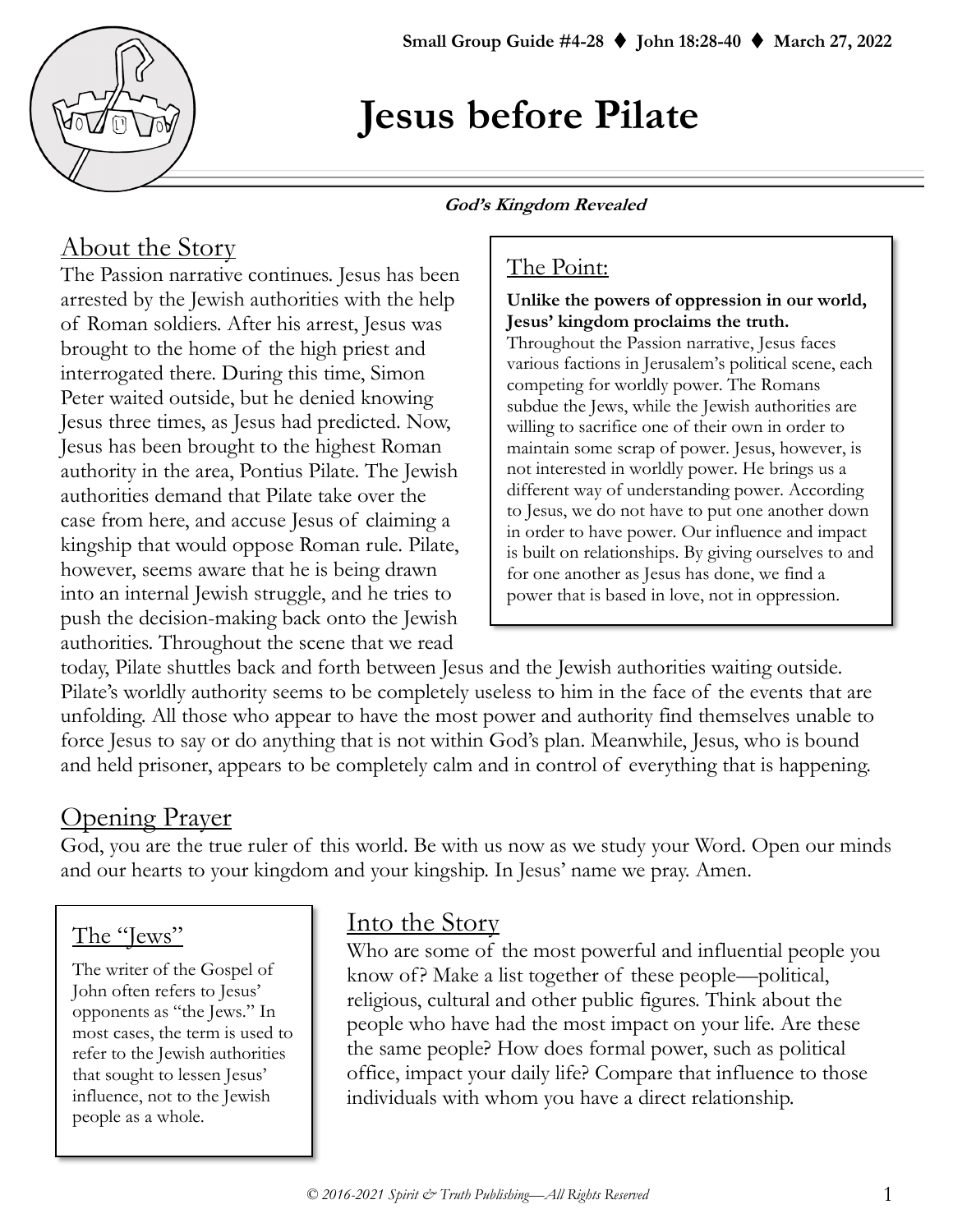## Last Week/Next Week

Last week, Jesus answered the questions of the priests. His answers showed that even now, the priests do not understand who Jesus is. In the meantime, Peter was questioned in the courtyard, and his answers revealed that Jesus truly knows the hearts of his followers. This week, Pilate questions Jesus about kingship, and Jesus insists that God's kingship is not the same as earthly kingship. Next week, Pilate and the crowds will denounce Jesus' kingship, and he will reveal the true nature of God's kingship by turning himself over to death.

# Learning the Story

*Jesus is brought before Pilate, but remains calm during interrogation.*

## **Read John 18:28-32 – At Pilate's Door**

- ? At what time does this scene take place? Why do you think the time is important?
- ? Does Pilate appear to be in control of what is going on? If not, who is?
- ? Do the Jewish authorities answer Pilate's question about Jesus' crime? Why do you think they answer as they do?
- ? What do you think Pilate wants to have happen? What do the Jewish authorities want? What does Jesus want?

## **Read John 18:33-36 – In Pilate's Hall**

- ? Does Pilate appear to be in control of this conversation? If not, who is?
- ? Does Jesus answer Pilate's questions about his crime?
- ? What do you think his answer means?
- ? What do you think Pilate wants to have happen?

## **Read John 18:37-38a – Pilate's Questions**

- ? Who appears to be in control of this conversation now? Why? Why do you think John has written this scene this way?
- ? What do you think Pilate's question in verse 38 means? Is it rhetorical or does he want an answer? How would you answer it?

## **Read John 18:38b-40 – Pilate's Offer**

- ? Who appears to be in control of this scene? Does Pilate, who is the Roman authority here, ever appear to be in charge?
- ? Why do you think Pilate offers to release Jesus? Why do you think he keeps him when he finds no case against him?

# Living the Story: Worship

## Bible Connections

- Paul is tried before the Roman officials in Caesarea Maritima and Jerusalem (Acts 24-26).
- $\mathbf{\hat{T}}$  The sheep follow Jesus the shepherd because they know his voice (John 10:4).
- In the other three Gospels, Jesus says he came to fulfill the law and prophets (Matthew 5:17), to serve and give his life (Mark 10:45), and to seek out and save the lost (Luke 19:10).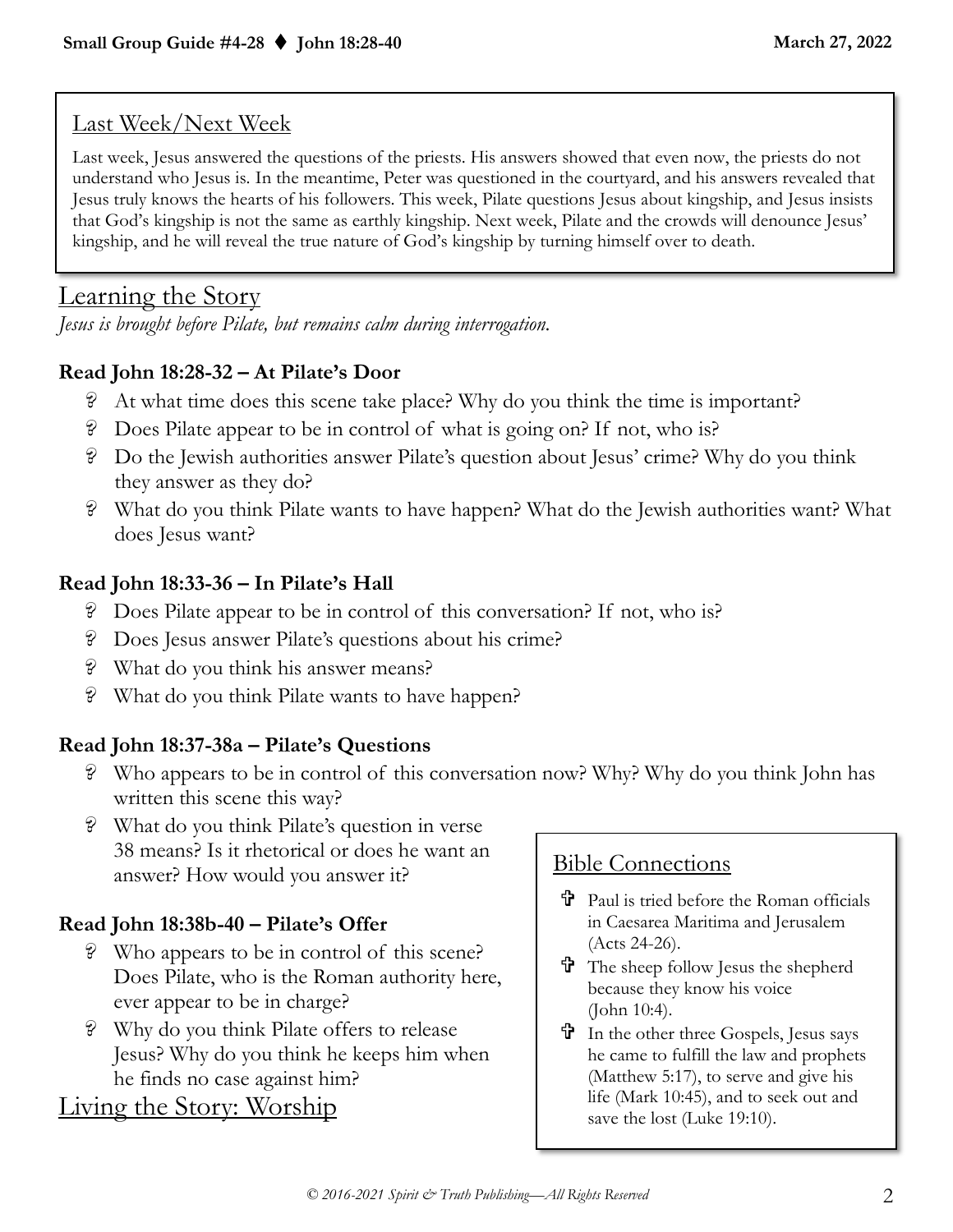The Stations of the Cross is a traditional worship rite in some Christian denominations. Individuals move from station to station, retracing the steps of Christ as he moved through the events of the Passion. In most forms there are 14 locations, each representing one scene, spread around a room, sanctuary, garden, or even city, as in Jerusalem. The traditional stations are taken from all four Gospels, as well as non-biblical tradition. The suggested stations given here are taken only from John's Gospel. Using the space you have, set up the Stations of the Cross, and spend 15 minutes moving between the stations. At each station, you might read from Scripture, offer a prayer, or simply light a candle. Consider placing an object at each station, if you have space. If space is tight, you could simply sit and read together each of the scenes of the Stations from their corresponding Scripture passage. Stations, Scripture passages, and object suggestions are in the sidebar.

## Stations of the Cross

- 1. Jesus is arrested John 18:1-11: Lantern
- 2. Jesus is interrogated by the Jewish authorities John 18:12-14, 19-24: Rope
- 3. Simon Peter denies Jesus three times John 18:15-18, 25-27: Picture of rooster
- 4. Jesus is interrogated by Pilate John 18:28-38a: Purple cloth
- 5. Jesus is flogged John 18:38b-19:7: Whip or crown of thorns
- 6. Jesus is condemned John 19:8-16a: Stone
- 7. Jesus carries his cross John 19:16b-17: Cross
- 8. Jesus is crucified John 19:18-22: the words "Jesus of Nazareth, the King of the Jews"
- 9. Jesus' clothes are divided John 19:23-25a: clothing
- 10. Jesus speaks to his mother and disciple John 19:25b-27: small house
- 11. Jesus drinks sour wine John 19:28-29: wine
- 12. Jesus dies on the cross John 19:30: nothing
- 13. Jesus' side is pierced John 19:31-37: spear
- 14. Jesus is [laid in the tomb -](https://en.wikipedia.org/wiki/Entombment_of_Christ) John 19:38-42: white cloth.

## Closing Prayer

Lord God, you have entered into the world and accompanied us in our joys and in our sufferings, even to the point of death. Give us the eyes to see your kingdom in our daily lives, and the courage to embrace your truth. In Jesus' name we pray. Amen.

## At Home

## Bible Nuts & Bolts: The Roman Empire

The Roman Empire occupied Judea and the surrounding region in 63 BCE, beginning a period of oppression for the Jewish people. Over the course of the following century, Jews were deported as slaves, made subject to Roman-appointed political and religious authorities, pressured to accept Roman deities, and placed under military occupation. Dissenters were tortured and crucified. Eventually, Jewish factions rebelled, leading to war and the destruction of Jerusalem and the temple in 70 CE. The Jewish people were scattered, leading to the rise of local synagogues as the center of Jewish religious and cultural life.